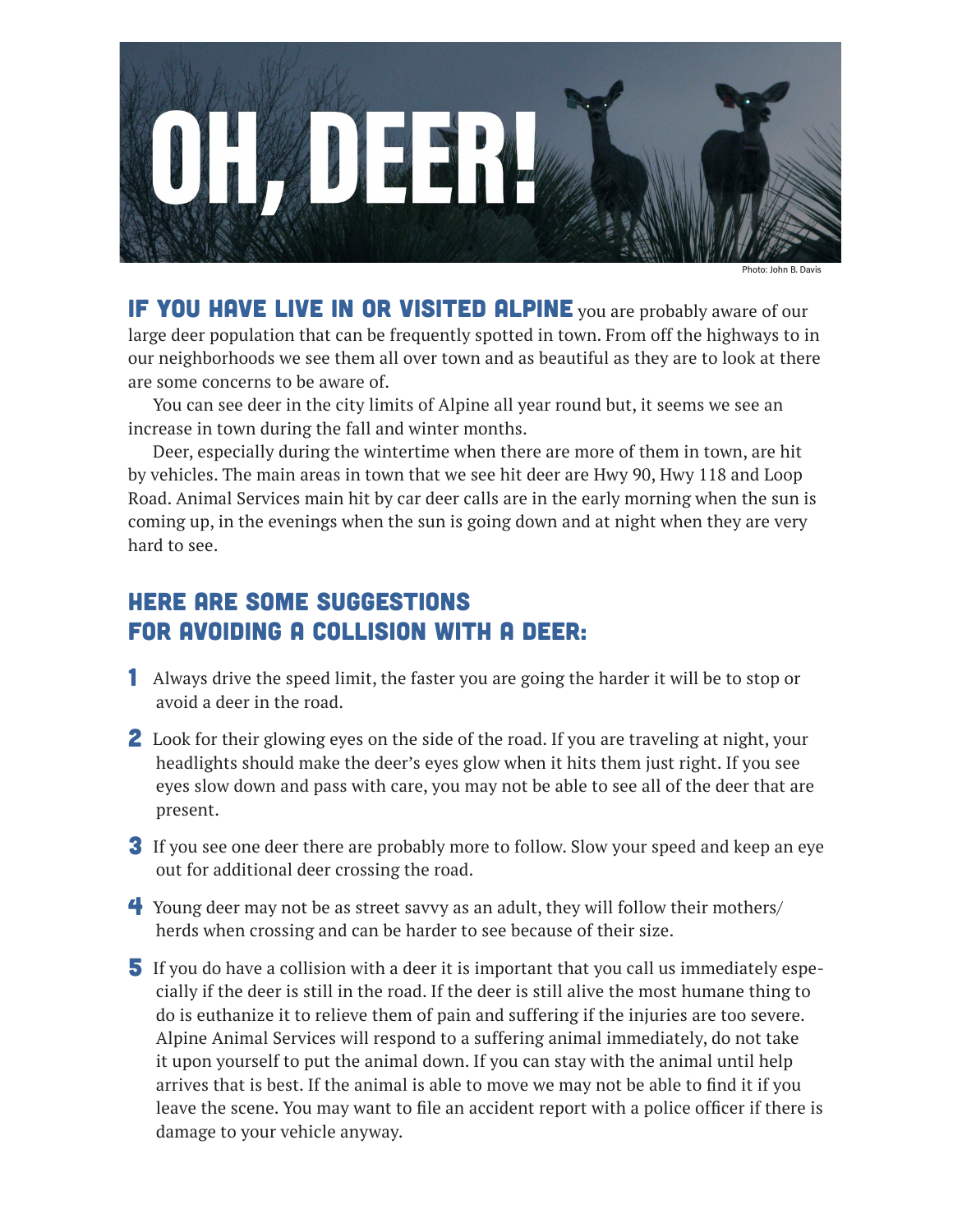## Remember feeding deer is against city ordinance:

Many homeowners feed the deer because they enjoy watching these browsers from their windows. The problem with feeding deer is that they can become a nuisance. Once they get comfortable eating the corn provided for them, they have less fear of humans and will eat landscape plants and garden vegetables. Deer love to eat the tender new growth of plants,often eating roses, and other favorite landscape plants. Feeding deer also leads to more fawns being born, and while that may sound desirable, it can lead to an overpopulation which usually means starvation for many animals. This is an issue many urban areas are dealing with today.

#### **The ordinance reads as follows:**

#### **ARTICLE I. – IN GENERAL**

#### **Sec. 10-10 - Wildlife Feeding**

Within the city limits of Alpine the feeding of wildlife has resulted in overabundant and highly concentrated populations of wildlife throughout the City and within City parks; and specifically, the feeding of deer has been shown to increase the concentration of deer in these areas, thereby increasing the likelihood of collisions between vehicles and deer and increasing damage to residential and commercial vegetation and landscaping in the City.

The City of Alpine and the Texas Parks and Wildlife Department find that discouraging and prohibiting the artificial feeding of wildlife is in the best interest of the health, safety and welfare of the community and wildlife populations.

- 1. Feeding of wildlife prohibited.
	- a. Except as provided below in 10-62, (b) (1) and (2), a person commits an offense if the person intentionally feeds wildlife by making food available for consump tion on private or public property within the city limits of the city.
	- b. A person shall be deemed to have purposely fed or caused wildlife to be fed if the person places food, as defined in this section, in any form, (not including live vegetation such as ornamental landscaping or flowers) on the ground, or within reach of wildlife.
	- c. A person who violates any provision of this ordinance commits an offense.
- 2. Exceptions; Affirmative Defenses
	- a. This ordinance does not apply to the placement of food into feeders kept at a minimum of 5 feet above the ground surface and intended for birds.
	- b. This ordinance does not apply to an animal control officer, veterinarian, peace officer, City employee, federal or state wildlife official, who is acting pursuant to a lawfully authorized program to treat, manage, capture, trap, hunt, or remove wildlife and who is acting within the scope of the person's authority.